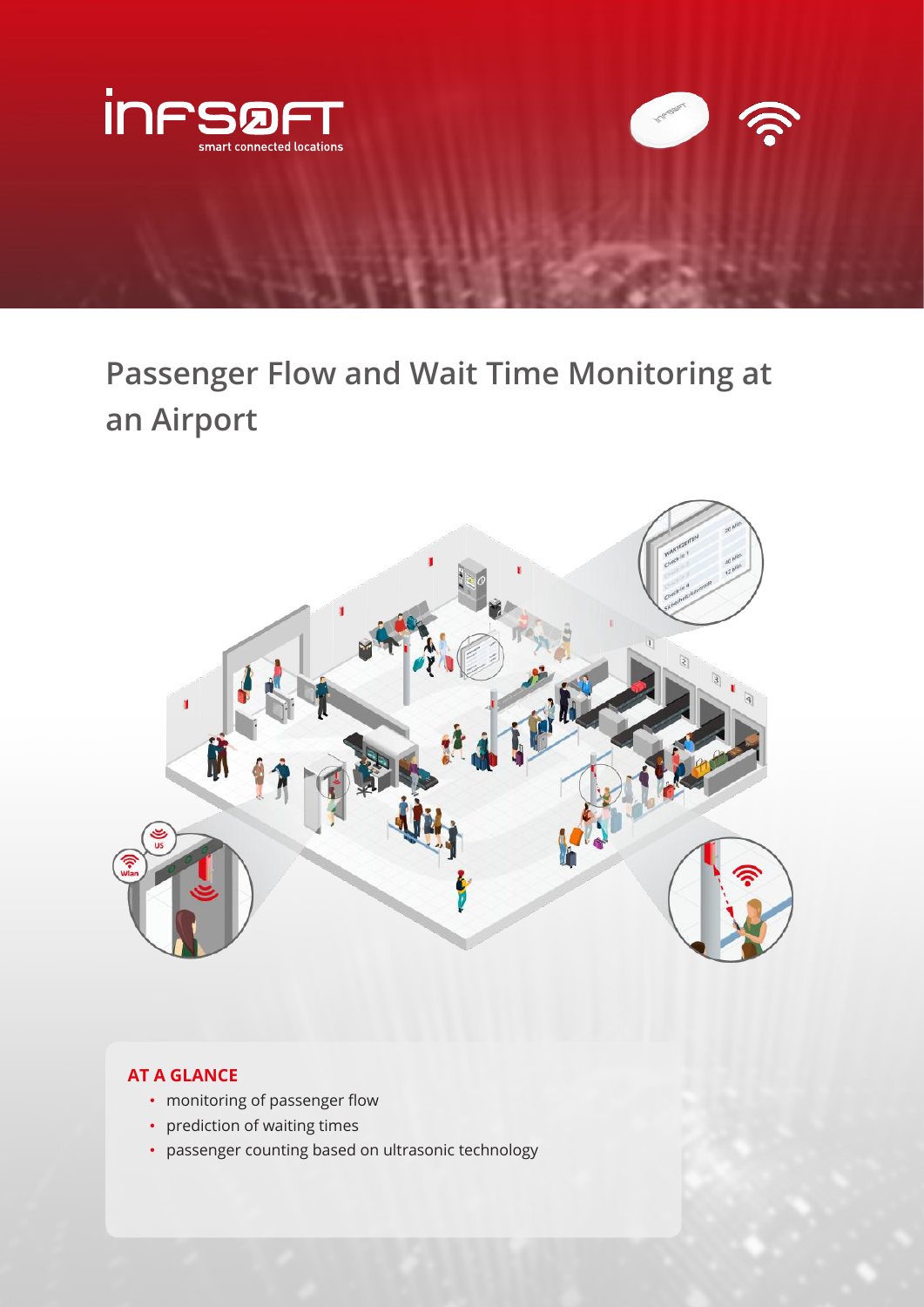

### **PROBLEM DEFINITION**

Air travel is often associated with waiting – hours of standing in line to check in, get through security, and board contributes to a negative flight experience for many travelers. With the number of passengers increasing every year, airports are keen to find new ways to improve passenger flow. Especially when short on time, it contributes to passenger frustration if information on waiting times at queues are not displayed.

For operators, it is crucial to have the right number of staff available in order to efficiently process passengers. To make proactive decisions, timely updates on disruptions and passenger flows are required.

## **SOLUTION**

A Wi-Fi tracking system combined with passenger counting zones based on ultrasonic distance measurement monitors passenger flows and dwell time patterns and highlights waiting times. Hereby, operational efficiency can be increased. Also, through predictive staff scheduling and better resource deployment, queue lengths can be reduced.

On display boards set up centrally at the airport, passengers are shown the current waiting time at the check-in counters and security control.

Knowing on arrival at the airport how much waiting time has to be calculated at central checkpoints offers considerable added value for passengers. Especially business travelers can plan their flight more efficiently. Passengers also have the opportunity to better calculate how much time they can spend after check-in before they need to go through security.

## **TECHNICAL IMPLEMENTATION**

The Wi-Fi tracking solution monitors passenger location and movements by configurable zones. For this purpose, infsoft Locator Nodes are installed throughout the airport building. They detect Wi-Fi signals from the passengers' mobile devices and forward them to the infsoft LocAware platform® for positioning. The devices are detected in a non-intrusive way without identifying the passenger. Since the MAC addresses of the mobile devices do not link to any individual user data, no personal data is collected.

Additionally, at checkpoints such as security controls, ultrasonic distance sensors coupled to the Locator Node detect each person going through the passageway, enabling accurate passenger counting.

A browser application gives airport operators access to the data. In addition, the infsoft Analytics tool can be used to recall and evaluate historical data at any time and compare it with real-time data.